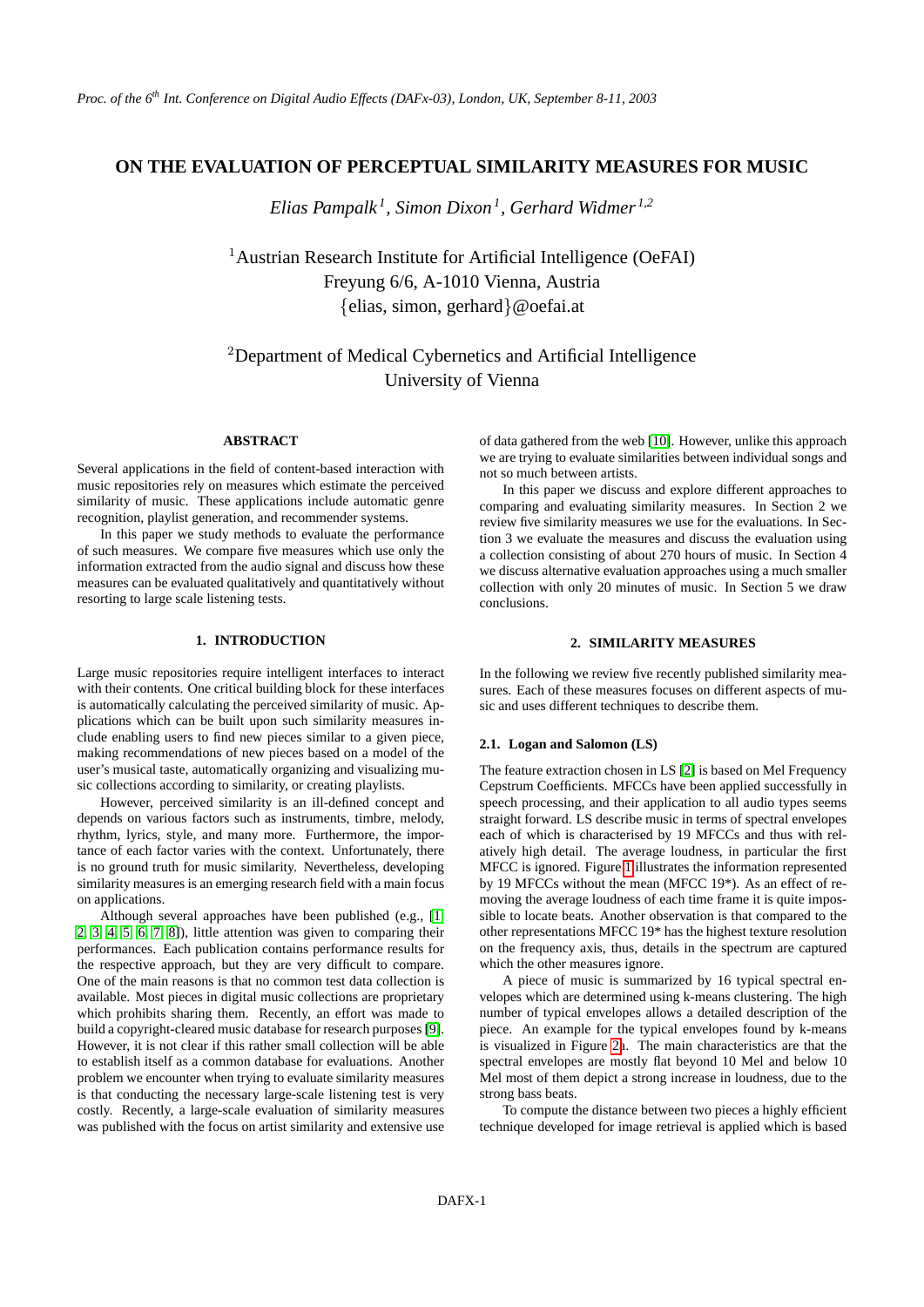

<span id="page-1-0"></span>Figure 1: Different time/frequency/loudness representations illustrated on a 10-second sequence from *Around the World* by *Daft Punk*.

on linear programming, namely, the Earth Mover's Distance [\[11\]](#page-5-4).

For the MFCC based experiments in this paper we used a window size of 512 samples (about 46ms at 11kHz) weighted with a Hann function and no overlap. For the Mel-scale we followed the implementation of the Auditory Toolbox<sup>[1](#page-1-2)</sup> where the first center frequency of the Mel scale is located at 200Hz and the last, i.e., the 40th, around 6.4kHz. The 3 highest frequency bands were not used because their center frequencies are beyond 5.5kHz and we used 11kHz audio as input. For the EMD we used the implemen-tation provided by Rubner.<sup>[2](#page-1-3)</sup>

#### **2.2. Aucouturier and Pachet (AP)**

Like LS the feature extraction chosen in AP [\[3,](#page-4-2) [12\]](#page-5-5) is based on MFCCs. However, the main difference is that significantly fewer coefficients are used, namely only the first 8. Furthermore, the average loudness is not removed. Figure [1](#page-1-0) shows the decompressed MFCC 8 representation. Unlike MFCC 19\* the location of the strong beats can easily be identified. Another difference is that compared to MFCC 19\* the texture on the frequency axis is much smoother. Unlike LS, scaling the maximum level of an audio signal to a different value would significantly change AP's representation. However, such problems can be circumvented by normalizing the audio signal prior to computing the AP representation.

To summarize the spectral envelopes of a piece of music the same idea applied in LS is used but with different techniques. A Gaussian Mixture Model is used instead of k-means. Instead of 16 only 3 typical spectral envelopes are used. However, the diagonal covariance of the GMM offers additional flexibility. Furthermore, since the spectrum envelopes are represented with less details also fewer typical envelopes are necessary to describe the variations.

Figure [2b](#page-1-1) shows a flattened GMM representation where the density distributions of the 3 centers are laid on top of each other. Note that this flattened representation can also be used directly



<span id="page-1-1"></span>Figure 2: Different representations used to compute similarities illustrated on a 10-second sequence from *Around the World* by *Daft Punkt* (cf. Figure [1\)](#page-1-0). (a) LS: darker lines represent very typical clusters; (b) AP: the shadings correspond to the combined density distribution of the three cluster centers, darker shadings represents higher probabilities, the white lines depict the means; (c) SH: the shadings represent how often the strength at the specific frequency was exceeded, darker shadings correspond to higher values; (d) PH: the shadings represent how often a loudness level at a specific periodicity was exceeded, darker shadings correspond to higher values; (e) FP: the shadings depict the fluctuation strength, darker shadings correspond to a stronger fluctuations.

to measure similarity [\[13\]](#page-5-6). Although the overall shape appears similar to the LS representation there are two major differences. The first difference is that the AP representation is much smoother than LS. The second difference is that the variance in AP is higher than in LS. This is due to keeping the mean loudness information.

The GMMs representing the music are compared by sampling from one distribution and computing the likelihood that the samples were generated by the other distribution. For details see [\[12\]](#page-5-5).

We compute the MFCCs for the AP measure the same way as for LS (11kHz input, 512 sample window size, Hann window, no overlap, Mel-scale according to Auditory Toolbox). The GMMs are calculated using the Netlab Toolbox for Matlab.[3](#page-1-4) We sampled a total of 4000 points to compare two GMMs. Computationally the AP measure was significantly slower than LS which was significantly slower than any of the other three measures.

#### **2.3. Spectrum Histograms (SH)**

The spectrum histograms (SH) [\[7\]](#page-5-0) are a drastically simplified approach to summarizing the spectral shape. The idea is to obtain the same results as AP but with a simpler model.

Unlike LS and AP the SH are based on a Sone/Bark representation of the audio signal. The main differences is that the Bark scale covers also lower frequencies. Although only 20 Bark-bands

<span id="page-1-2"></span><sup>1</sup>http://www.slaney.org/malcolm/

<span id="page-1-3"></span><sup>2</sup>http://robotics.stanford.edu/ rubner/emd/

<span id="page-1-4"></span><sup>3</sup>http://www.ncrg.aston.ac.uk/netlab/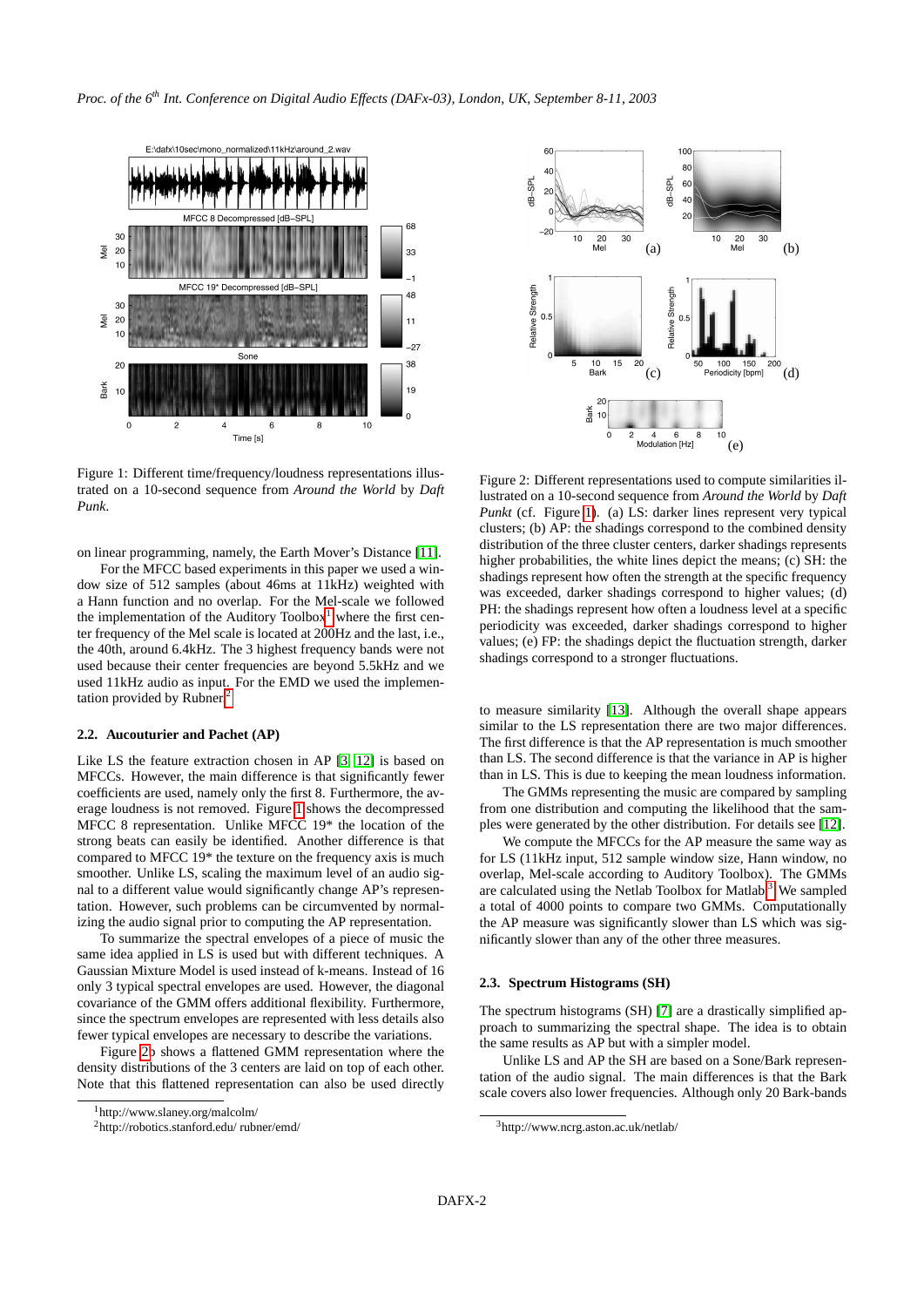are used, i.e., almost half of the number used in the MFCC representation, 2 bands have their center frequencies below 200Hz. In addition, a model of the outer and middle ear is applied to simulate the unequal perception of loudness at different frequencies. Furthermore, spectral masking is applied which substitutes the smoothing of the DCT. Finally, instead of using dB-SPL the Sone values are computed. For details see [\[7\]](#page-5-0). For the experiments presented in this paper we use 11kHz input, a window size of 256 samples weighted by a Hann function, and 50% overlap.

Figure [1](#page-1-0) shows how the Sone/Bark representation compares to the MFCC representations. Like in MFCC 8 the location of the strong beats can easily be identified. However, the strong bass beats are better visible.

The SH summarize a piece of music by counting how many times a loudness level was reached or exceeded in the frequency bands. The values are stored in a 2-dimensional histogram which has 20 rows for the Bark-bands and 50 columns for the loudness resolution. The sum of the histogram is normalized to 1. Figure [2c](#page-1-1) shows a SH. In accordance with AP and LS the SH frequently reaches a high relative strength in the low Bark-bands. The spectrum is rather flat otherwise.

Two SHs are compared by interpreting them as 1000-dimensional vectors in an Euclidean space. Combined with a PCA compression this approach is many times faster than AP or LS.

#### **2.4. Periodicity Histograms (PH)**

Periodicity histograms were originally presented in the context of beat tracking [\[14\]](#page-5-7). A similar approach was developed to classify genres [\[5\]](#page-4-4). Details of the differences between the similarity measure we use and these two approaches can be found in [\[7\]](#page-5-0).

The idea is to describe (only) periodically reoccurring beats regardless of their frequency. The features are extracted by further processing the Sone/Bark representation. First, a half wave rectified difference filter is applied on each Bark-band to emphasize percussive sounds. Then the signal is sequenced into 12-second segments which are further processed individually. Each sequence is weighted using a Hann window before a comb filter bank is applied to each Bark-band with a 5bpm resolution in the range from 40 to 240bpm. Then a resonance model is applied to the amplitudes obtained from the comb filter. To emphasize peaks at specific periods a full wave rectified difference filter is used before summing up the amplitudes for each periodicity over all bands.

The 12-second representations are summarized using a 2-dimensional histogram with 40 equally spaced columns representing different frequencies (bpm) and 50 rows representing strength levels. The histogram counts for each periodicity how many times a level equal to or greater than a specific value was reached. The distance between two PHs is computed the same way as between two SHs.

Figure [2d](#page-1-1) illustrates a PH where the first peak is around 60bpm, a smaller peak is around 80bpm, followed by a high peak at 120bpm and a very small one around 160bpm.

#### **2.5. Fluctuation Patterns (FP)**

One of the main differences between the FPs [\[4\]](#page-4-3) and the PHs is that the FPs use a simple FFT instead of the computationally more expensive comb-filter to find periodicities in the Bark-bands. Furthermore, while the PHs use a resonance model which has a maximum at about 120bpm the FPs use a fluctuation model which has a



<span id="page-2-1"></span>Figure 3: Results of the quantitative evaluation. The vertical axis represents the ratio between average distances within a group versus the average distances in the whole collection.

peak at 4Hz (240bpm). The biggest difference, however, is that the FPs include information on the spectrum while the PHs disregard this information.

Figure [2e](#page-1-1) depicts an FP where there is a peak in the 3 lowest Bark-bands at around 2Hz (120bpm) and a weaker peak covering all bands at 4Hz. Unlike the PH no peaks are found below 2Hz.

#### **3. LARGE SCALE EVALUATION**

To conduct a quantitative evaluation we use a collection of 314 CDs by 177 different artists or groups with a total of 270 hours of music and 3961 tracks (excluding tracks with less than 25-second length). The collection covers a broad range of musical taste with a main focus on popular and alternative music.

To evaluate the similarity measures we group the pieces of music by album (or single), artist (or group), genre, style, and "tones". The last three were obtained for each artist from All Music Guide.<sup>[4](#page-2-0)</sup> The AMG genres are a very rough categorization. The following AMG genres are represented in the collection where the number in the brackets indicates the number of artists in the genre: Folk (1), Celtic (1), Newage (1), Reggae (1), Classical (1), World (2), Jazz (9), Rap (12), Latin (17), Electronica (18), and Rock (112).

The AMG styles include, for example, Third Wave Ska Revival (2), Blue-Eyed Soul (3), British Invasion (4), College Rock (8), Psychedelic (9), Brazilian Pop (9), Trip-Hop (11), Pop/Rock (28), Alternative Pop/Rock (47), and many more. In total there are over 200 different style descriptors which apply to the music collection.

The AMG tones describe more general attributes of music. For example, for *Michael Jackson* AMG lists the following tones: Energetic, Passionate, Sentimental, Rousing, Joyous, Confident, Exuberant, Stylish, Earnest, and Party/Celebratory. In total 127 different tones are assigned to the 177 artists in the collection.

The evaluation was conducted as follows. For each measure the average distance between all pieces was computed. This average distance was then compared to the average distance within the groups (artist, genre, etc.). The resulting ratios are depicted in Figure [3](#page-2-1) and in Table [1.](#page-3-0) A ratio of one means that the distance between arbitrary pieces and members within a group are about the same. The lower the ratio the better the members of a group are distinguished from other pieces.

The most surprising result is that the simple SHs outperform all other measures. The PHs perform worst. Perhaps periodicity characteristics are not as important as spectral characteristics or maybe the particular PH measure used is not well suited as similarity measure. AP performed better than FP which performed

<span id="page-2-0"></span><sup>4</sup>www.allmusicguide.com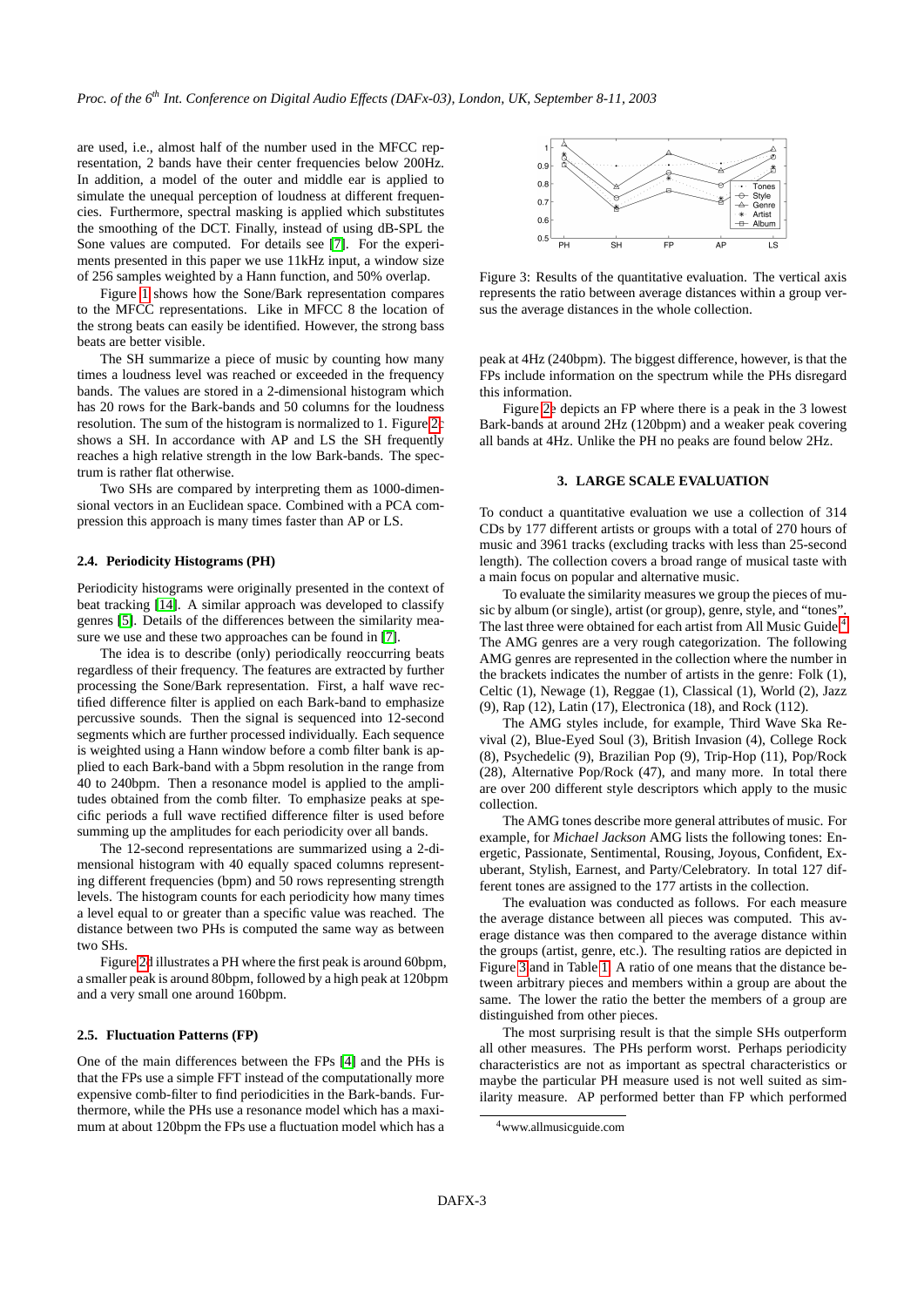|        | PH   | SН   | FP   | AP   | LS   |
|--------|------|------|------|------|------|
| Tones  | 0.92 | 0.90 | 0.90 | 0.91 | 0.96 |
| Style  | 0.94 | 0.72 | 0.86 | 0.79 | 0.95 |
| Genre  | 1.02 | 0.78 | 0.97 | 0.87 | 0.99 |
| Artist | 0.96 | 0.67 | 0.83 | 0.72 | 0.89 |
| Album  | 0.90 | 0.66 | 0.76 | 0.70 | 0.87 |

<span id="page-3-0"></span>Table 1: Results of the quantitative evaluation.

better than LS. Best results were obtained on the level of individual albums followed closely by artists. The worst results were obtained for genres. The performance on AMG tones is practically independent of the measure used.

In LS [\[2\]](#page-4-1) some results were published with respect to the average distance in the collection versus the average distance within albums. The published numbers (0.48 for all average, 0.21 for album average using 4 MFCCs) suggest a ratio below 0.5 which is far better than the results we have obtained. Perhaps there are significant difference in the implementations of the LS similarity measure, e.g., a different Mel-scale covering also low frequencies. Perhaps this enormous difference can also be explained by the fact that two completely different collections were used.

In AP [\[3\]](#page-4-2) some results describing the average distance between all pieces (27.15) and the average distance between titles of the same genre (26.91) were published. The resulting ratio of 0.99 is significantly higher than the value of 0.87 which we have obtained for AP. Again this might depend on different implementations or more likely on different genre structures in the database.

In general using genre or similar descriptors to evaluate similarity measures is problematic. First of all, no standardized taxonomies exist. Furthermore, the different taxonomies used are inconsistent with overlapping genres [\[15\]](#page-5-8). The number and types of genres used influence the classification results. For example, it is easy to automatically classify pieces of music into one of the three genres Rock, Classical, and Electronica. However, distinguishing between Hard Rock and Metal is more difficult.

Furthermore, also the use of the album information to evaluate similarity measures is problematic. In particular, it is likely that all tracks on the same CD have undergone the same normalization, dynamics compression, and equalization. Thus, a similarity measure which measures these production characteristics would outperform others.

So far the numbers obtained from the quantitative evaluation are not too useful. One way to study the results in more detail is to look at extreme cases. In particular, looking at the artists/albums which are very homogeneous or very inhomogeneous.

For example, the group *Daft Punk* (2 CDs in the collection) has the largest average distances between its pieces according to the PH. This is quite intuitive since the pieces by *Daft Punk* have very strong beats and the different beat patterns in their recordings have a strong impact on the PH.

PH, SH, and FP have the most homogeneous artist in common, namely, *Brad Mehldau*, a jazz pianist (1 CD with 7 tracks in the collection). The most inhomogeneous artist in terms of SH and AP is *Placebo*. The most inhomogeneous artist in terms of LS is *Goldfrapp*.

On the level of individual CDs a *Daft Punk* single, namely *Around The World*, is the most inhomogeneous in terms of PH. The most homogeneous in terms of PH is a single by *Mariah Carey*, namely *One Sweet Day*. Another observation is that SH and LS both consider a different album of *France Battiato* to be most in-



<span id="page-3-1"></span>Figure 4: SOM codebooks for AP on the 120 collection. (a) locally scaled codebook, each subplot uses an individual color mapping; (b) globaly scaled, all subplots use the same color mapping.

homogeneous and LS and AP both consider a different album of *Bad Religion* as most homogeneous.

Although some insights into the measures can be gained when analyzing the results of the evaluation it is difficult to directly use these insights to improve the measures. To understand why PH has performed so poorly and why SH so well it is necessary to study the measures on a different level.

#### **4. SMALL SCALE EVALUATION**

For the qualitative evaluation we use a very small collection of only 120 sequences each 10 seconds long. Each sequence was manually selected with the intention to cover a broad and well balanced spectrum of music. Furthermore, from some pieces 2 or 3 sequences were selected which were either very similar or very different. With these duplicates is possible to easily evaluate if similar pieces are mapped together, and to test whether a similarity measure is sensitive, for example, to effects of a dynamic compression.

Obviously such a small collection cannot contain all different varieties of music. However, the main advantages are that it is very easy to make a complete evaluation (the whole set can be listened to in 20 minutes). Furthermore, adapting parameters of the similarity measures and evaluating the results can be done nearly in real time, and it is also easier to judge the similarity between two pieces if they are only 10 seconds long because it is not necessary to remember what the piece sounded like 3 minutes ago.

As a main tool to evaluate such small collections we use the Self-Organizing Map [\[16\]](#page-5-9). The SOM maps similar pieces close to each other on a 2-dimensional visualization space where the cluster structure can be visualized using smoothed data histograms [\[17\]](#page-5-10).

One main benefit of the SOM is that general properties of a similarity measure can easily be studied by visualizing the codebook (i.e., a collection of typical patterns in the data set). Figure [4](#page-3-1) visualizes the codebook for a SOM trained with AP data. For example, the 10-second sequence of *Around the World* by *Daft Punk* is mapped to the unit in the last row and third column. The codebook visually summarizes the different patterns that are contained in the collection.

In general AP patterns which have a stronger contribution in the lower Mel-bands and weaker contribution in the higher bands tend to be less noisy (e.g. Classical or Jazz). On the other hand, horizontal lines indicate quite noisy pieces. This is particularly true if it is a very sharp line, which means that there is not much variation in the loudness. If the line is blurred and horizontal it represents music with strong beats: the maximum loudness level in all bands is reached regularly, but in between beats the loudness level is significantly reduced.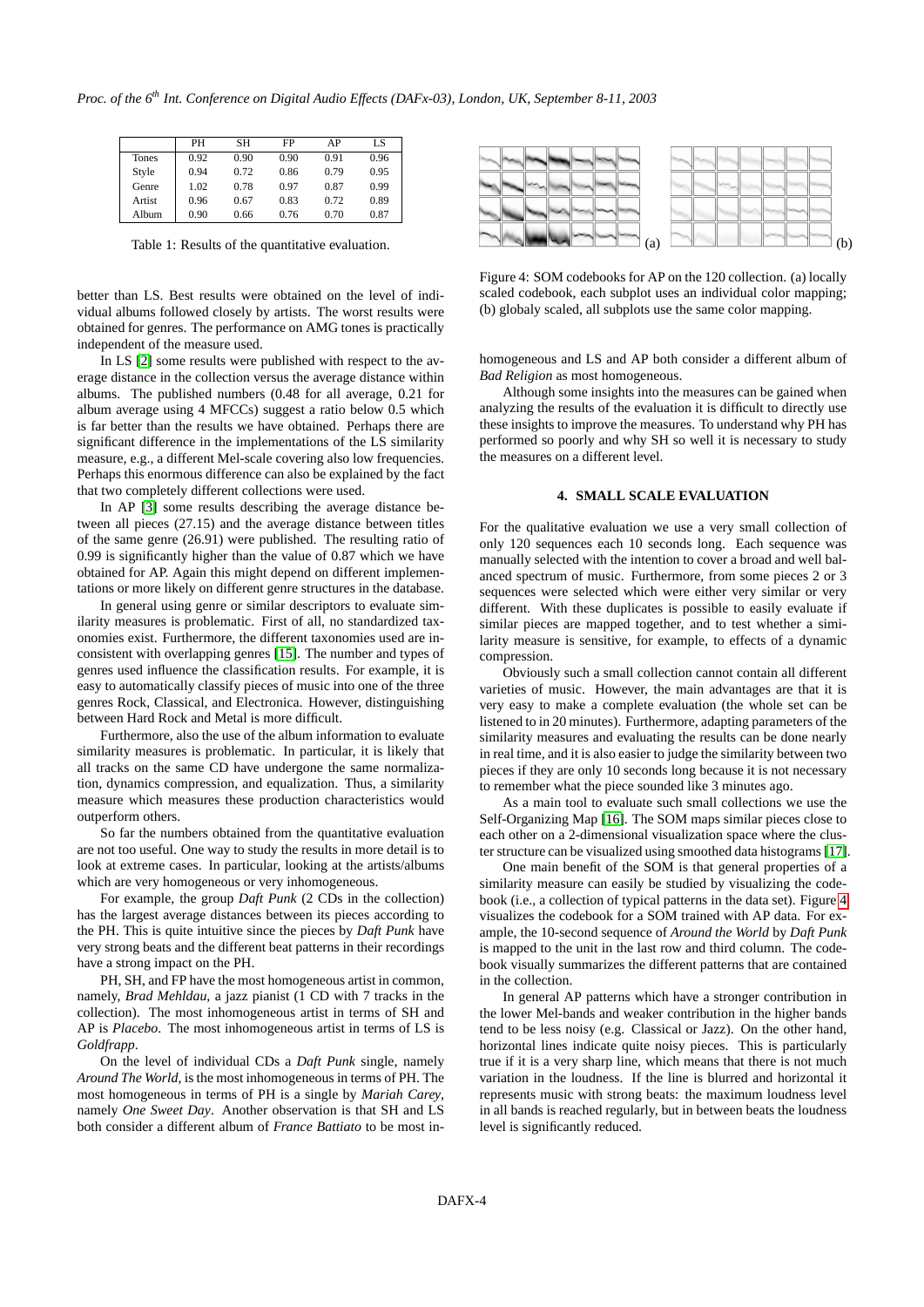

<span id="page-4-6"></span>Figure 5: AP representations for 10-second sequences of (a) *London Calling* by *The Clash* and (b) *Bolero* by *Ravel*.

Using a SOM it generally only takes a very short time to get a general impression on how well the measure performs. Moreover, it is usually not very difficult to find cases in the collection where the similarity measure has failed. One example for the SOM trained using AP is a 10-second sequence of *Bolero* by *Ravel* (Classical) which is mapped together with *London Calling* by *The Clash* (Punk Rock). In Figure [5](#page-4-6) the respective GMMs are visualized. Both pieces are mapped to the unit depicted in the first row third column in Figure [4.](#page-3-1) Studying the figures reveals that although there are similarities *London Calling* is obviously more blurred, i.e., has a larger variance. A possible next step could be to investigate possibilities to make the similarity measure more sensitive to such differences in the data.

A recent extension to the SOM, namely Aligned-SOMs [\[18\]](#page-5-11) allows studying interactively how two or more different measures are related to each other. Figure [6](#page-5-12) illustrates the interface we use to study the relationship between two measures. The demonstration compares AP with LS and is available online for interactive exploration.<sup>[5](#page-4-7)</sup> The upper part shows the map where the 120 pieces are arranged according to their similarity. Beneath the map is a slider. The current position of the slider is in the center, thus, both measures AP and LS influence the organization equally. The slider allows the user to change focus between either of the two similarity measures. The pieces are then gradually and smoothly rearranged on the map, thus, it is possible to observe exactly what the differences are between measures. Beneath the slider are the codebook visualizations. The codebooks are very useful to understand why the SOM is organized in a particular way and it also describes what the representation of pieces located in certain areas of the maps look like. In particular, it is interesting to notice the high correlation between the shapes of the AP and LS representations.

When comparing AP to LS it turns out that the organization obtained through AP is of higher quality although the general structure is similar. Figure [7](#page-4-8) shows the SDH cluster visualization of the AP aspect and the LS aspect of the Aligned-SOMs. In both cases the cluster labeled with A represents "Classical", slow and calm music such as, e.g., a Gregorian chant. B is where *Bolero* and *London Calling* are located. In general there are mainly Classical and Jazz pieces located in the area. Cluster C contains, e.g., Macarena by Los del Rio, and cluster D contains mainly aggressive and noisy pieces. A similar evaluation comparing SH with PH can be found [\[7\]](#page-5-0).

#### **5. CONCLUSIONS**

We have presented different approaches to comparing 5 audio based similarity measures without relying on costly listening tests. In



<span id="page-4-8"></span>Figure 7: The cluster structure of (a) with only AP influence on the organization and (b) with only LS influence on the organization.

particular we have used readily available metadata such as artist, album, and genre to compare within group distances to average distances in the collection. Furthermore, we have demonstrated how even a tiny music collection can be useful to identify weaknesses of a measure and compare measures with each other.

Although quantitative evaluation procedures allow objective comparisons they are difficult to conduct for two reasons. First of all, currently no common music repositories are available. Depending on the contents of the collection used to evaluate the measures the results can be quite different. The second reason is that no ground truth in music similarity exists. And assumptions such as that music by the same artist is more homogeneous than music by different artists might not hold.

Although there is still lots of room for improvements without conducting large scale listening tests, it seems that at some point these will become unavoidable. Furthermore, any efforts to build a common database for music information retrieval should be supported since such a database could drastically speed up developments in this young field of research.

#### **6. ACKNOWLEDGEMENTS**

This research has been carried out in the project Y99-INF, sponsored by the Austrian Federal Ministry of Education, Science and Culture (BMBWK) in the form of a START Research Prize. The BMBWK also provides financial support to the Austrian Research Institute for Artificial Intelligence.

#### **7. REFERENCES**

- <span id="page-4-0"></span>[1] J. T. Foote, "Content-based retrieval of music and audio," in *Proc SPIE Multimedia Storage and Archiving Systems II*, 1997, vol. 3229, pp. 138–147.
- <span id="page-4-1"></span>[2] B. Logan and A. Salomon, "A music similarity function based on signal analysis," in *Proc IEEE Intl Conf on Multimedia and Expo (ICME)*, Tokyo, Japan, 2001.
- <span id="page-4-2"></span>[3] J.-J. Aucouturier and F. Pachet, "Music similarity measures: What's the use?," in *Proc Intl Conf on Music Information Retrieval (ISMIR)*, Paris, France, 2002.
- <span id="page-4-3"></span>[4] E. Pampalk, A. Rauber, and D. Merkl, "Content-based organization and visualization of music archives," in *Proc ACM Multimedia*, Juan les Pins, France, 2002.
- <span id="page-4-4"></span>[5] G. Tzanetakis and P. Cook, "Musical genre classification of audio signals," *IEEE Transactions on Speech and Audio Processing*, vol. 10, no. 5, 2002.
- <span id="page-4-5"></span>[6] H. Crysandt and J. Wellhausen, "Music classification with MPEG-7," in *Proc SPIE Storage and Retrieval for Media Databases*, 2003, pp. 397–404.

<span id="page-4-7"></span><sup>5</sup>http://www.oefai.at/ elias/dafx03/ap-ls/